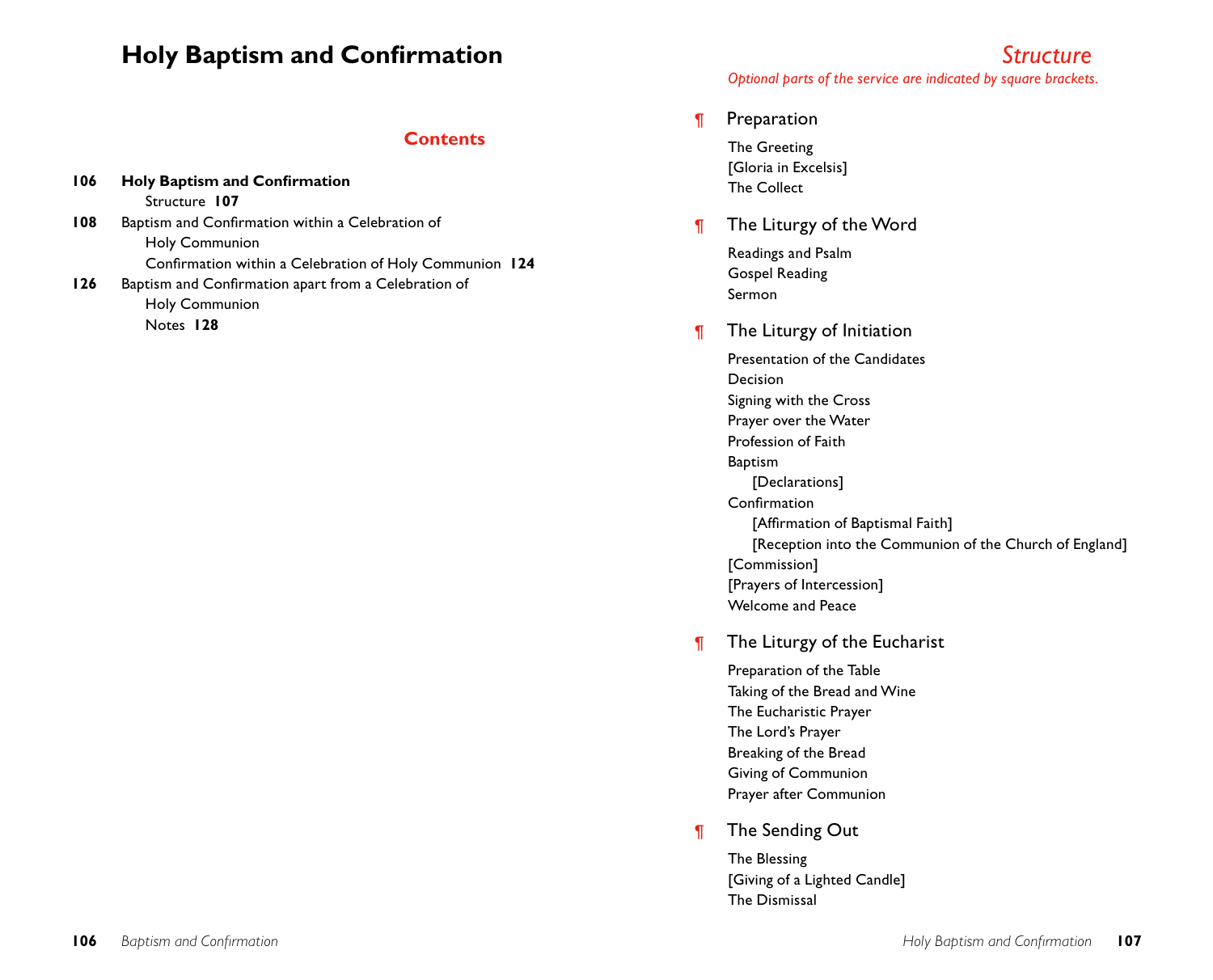# **Baptism and Confirmation within a Celebration of Holy Communion**

# *¶ Preparation*

*At the entry of the ministers, a hymn may be sung.*

## **The Greeting**

*The bishop greets the people, using these or other suitable words*

Blessed be God, Father, Son and Holy Spirit.

*All* **Blessed be his kingdom, now and for ever. Amen.**

*From Easter Day to Pentecost this acclamation follows*

Alleluia. Christ is risen. **He is risen indeed. Alleluia.**

There is one body and one spirit.

- *All* **There is one hope to which we were called;** one Lord, one faith, one baptism,
- *All* **one God and Father of all.**

Peace be with you

*All* **and also with you.**

*The bishop may introduce the service.*

*The Gloria in excelsis may be used.*

# **The Collect**

*The bishop introduces a period of silent prayer with the words 'Let us pray' or a more specific bidding.*

*The Collect of the Day is normally used on Sundays, Principal Feasts, other Principal Holy Days and Festivals. On other occasions a seasonal collect (pages 150–165) or this Collect is used*

Heavenly Father,

by the power of your Holy Spirit you give your faithful people new life in the water of baptism. Guide and strengthen us by the same Spirit, that we who are born again may serve you in faith and love, and grow into the full stature of your Son, Jesus Christ, who is alive and reigns with you in the unity of the Holy Spirit now and for ever.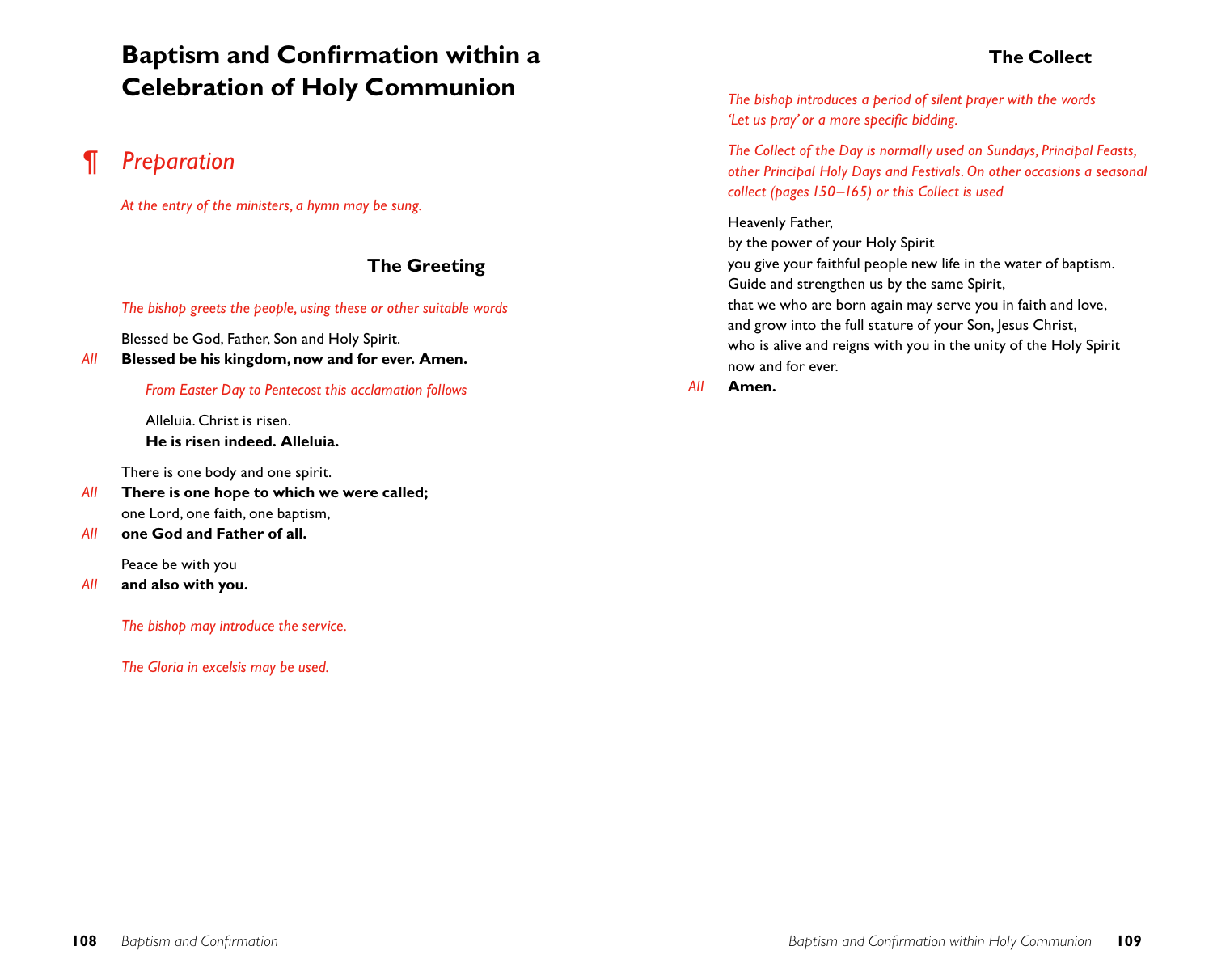# ¶ *The Liturgy of the Word*

## **Readings**

*The readings of the day are normally used on Sundays, Principal Feasts, other Principal Holy Days and Festivals. For other occasions, see pages 150–165 and 167.*

*Either one or two readings from Scripture may precede the Gospel reading.*

*At the end of each the reader may say*

This is the word of the Lord.

*All* **Thanks be to God.**

*The psalm or canticle follows the first reading; other hymns and songs may be used between the readings.*

# **Gospel Reading**

*An acclamation may herald the Gospel reading.*

*When the Gospel is announced the reader says*

Hear the Gospel of our Lord Jesus Christ according to N.

## *All* **Glory to you, O Lord.**

### *At the end*

This is the Gospel of the Lord.

*All* **Praise to you, O Christ.**

## **Sermon**

# ¶ *The Liturgy of Initiation*

# **Presentation of the Candidates**

*The candidates may be presented to the congregation. Where appropriate, they may be presented by their godparents or sponsors. If there are infants for baptism, the direction in Note 1 (page 128) is followed.*

*The bishop asks those who are candidates for baptism*

Do you wish to be baptized? **I do.**

*The bishop asks the candidates for confirmation who have been baptized (together with those who wish to affirm their baptismal faith and/or those who are to be received into the communion of the Church of England)*

Have you been baptized in the name of the Father, and of the Son, and of the Holy Spirit? **I have.**

## *The bishop asks all the candidates*

Are you ready with your own mouth and from your own heart to affirm your faith in Jesus Christ? **I am.**

*Testimony by the candidates may follow.*

### *The bishop addresses the whole congregation*

Faith is the gift of God to his people. In baptism the Lord is adding to our number those whom he is calling. People of God, will you welcome *these candidates*  and uphold *them* in *their* life in Christ?

*All* **With the help of God,we will.**

*If children are to be baptized, the questions to parents and godparents in the service of Holy Baptism (page 66) are used.*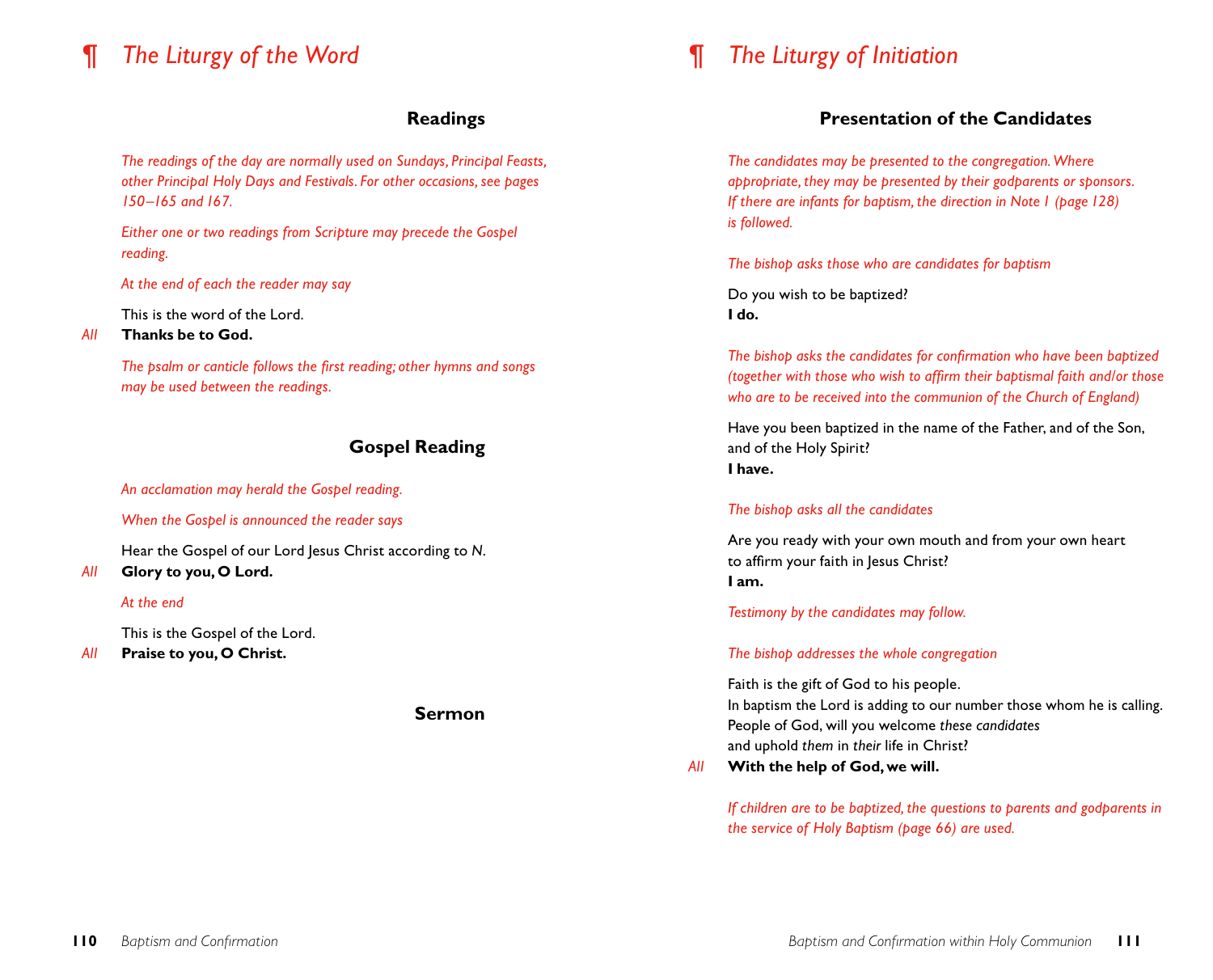# **The Decision**

# **Signing with the Cross**

#### *A large candle may be lit. The bishop addresses all the candidates*

In baptism, God calls us out of darkness into his marvellous light. To follow Christ means dying to sin and rising to new life with him. Therefore I ask:

Do you reject the devil and all rebellion against God? **I reject them.**

Do you renounce the deceit and corruption of evil? **I renounce them.**

Do you repent of the sins that separate us from God and neighbour?

**I repent of them.**

Do you turn to Christ as Saviour? **I turn to Christ.**

Do you submit to Christ as Lord? **I submit to Christ.**

Do you come to Christ, the way, the truth and the life? **I come to Christ.**

*Where there are strong pastoral reasons, the alternative form of the Decision (page 168) may be used.*

*The bishop or another minister makes the sign of the cross on the forehead of each candidate for baptism, saying*

Christ claims you for his own. Receive the sign of his cross.

*The bishop may invite their sponsors to sign the candidates with the sign of the cross. When all the candidates for baptism have been signed, the bishop says to them* 

Do not be ashamed to confess the faith of Christ crucified.

*All* **Fight valiantly as a disciple of Christ against sin, the world and the devil, and remain faithful to Christ to the end of your life.**

May almighty God deliver you from the powers of darkness, restore in you the image of his glory, and lead you in the light and obedience of Christ.

*All* **Amen.**

*Or, when there are no candidates for baptism, he may say*

May God, who has given you the desire to follow Christ, give you the strength to continue in the Way.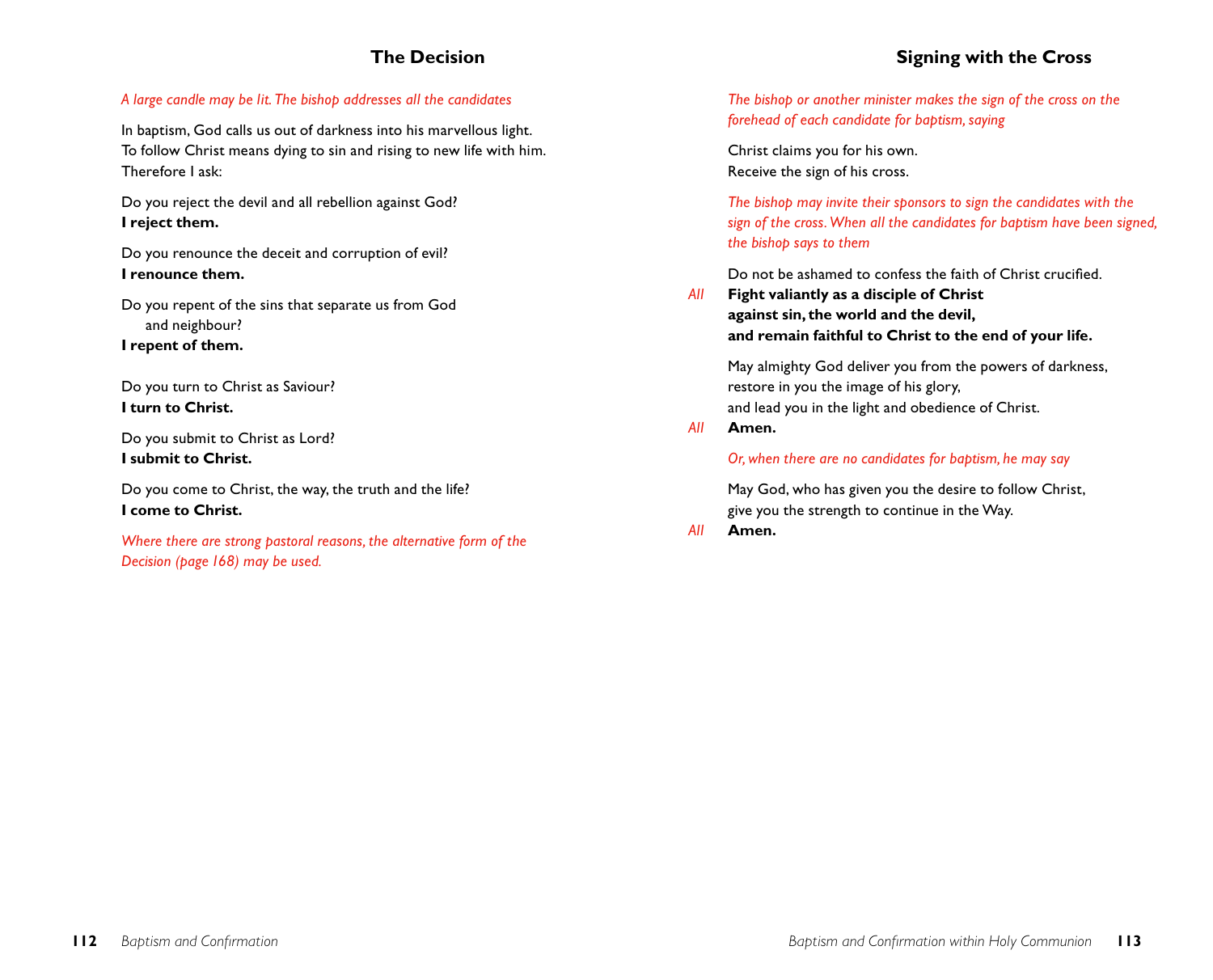## **Prayer over the Water**

*The ministers and candidates for baptism, together with candidates for confirmation, affirmation of baptismal faith and reception into the communion of the Church of England, gather at the baptismal font. A canticle, psalm, hymn or litany may be used (see pages 169–176).*

*When there are candidates for baptism, the bishop stands before the water of baptism and says (optional seasonal and responsive forms are provided on pages 150–165 and 177)*

Praise God who made heaven and earth,

#### *All* **who keeps his promise for ever.**

Let us give thanks to the Lord our God.

#### *All* **It is right to give thanks and praise.**

We thank you, almighty God, for the gift of water to sustain, refresh and cleanse all life. Over water the Holy Spirit moved in the beginning of creation. Through water you led the children of Israel from slavery in Egypt to freedom in the Promised Land. In water your Son Jesus received the baptism of John and was anointed by the Holy Spirit as the Messiah, the Christ, to lead us from the death of sin to newness of life.

We thank you, Father, for the water of baptism. In it we are buried with Christ in his death. By it we share in his resurrection. Through it we are reborn by the Holy Spirit. Therefore, in joyful obedience to your Son, we baptize into his fellowship those who come to him in faith.

Now sanctify this water that, by the power of your Holy Spirit, they may be cleansed from sin and born again. Renewed in your image, may they walk by the light of faith and continue for ever in the risen life of Jesus Christ our Lord; to whom with you and the Holy Spirit be all honour and glory, now and for ever.

*All* **Amen.**

#### *The bishop addresses the congregation*

Brothers and sisters, I ask you to profess together with *these candidates* the faith of the Church.

Do you believe and trust in God the Father?

*All* **I believe in God, the Father almighty, creator of heaven and earth.**

Do you believe and trust in his Son Jesus Christ?

*All* **I believe in Jesus Christ, his only Son, our Lord, who was conceived by the Holy Spirit, born of the Virgin Mary, suffered under Pontius Pilate, was crucified, died, and was buried; he descended to the dead. On the third day he rose again; he ascended into heaven, he is seated at the right hand of the Father, and he will come to judge the living and the dead.**

Do you believe and trust in the Holy Spirit?

*All* **I believe in the Holy Spirit, the holy catholic Church, the communion of saints, the forgiveness of sins, the resurrection of the body, and the life everlasting. Amen.**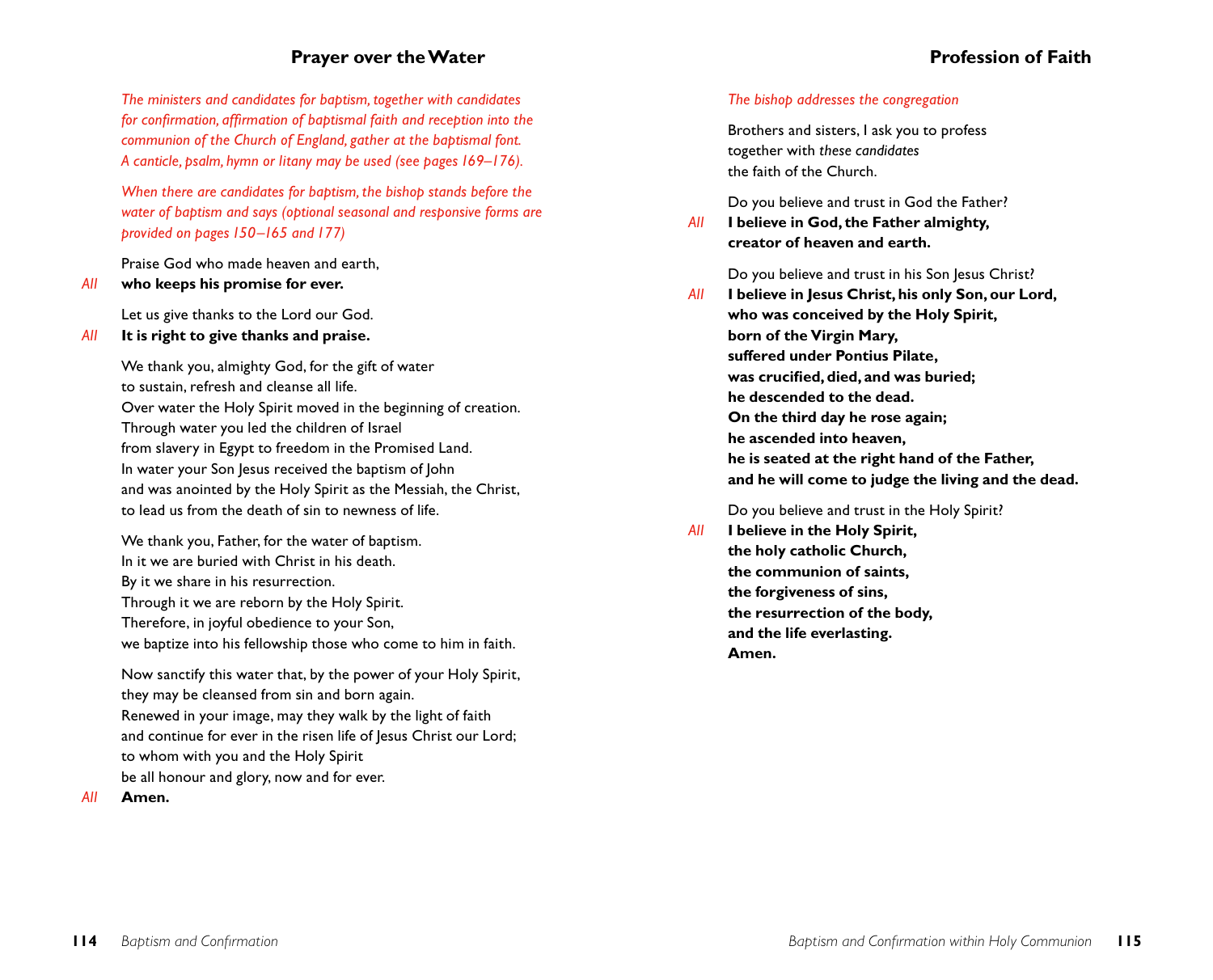## **Baptism**

*The bishop may address each candidate for baptism by name, saying N*, is this your faith?

*and candidates answer in their own words, or* **This is my faith.**

*The bishop or another minister dips each candidate in water, or pours water on them, saying* 

*N*, I baptize you in the name of the Father, and of the Son, and of the Holy Spirit.

#### *All* **Amen.**

*If the newly baptized are clothed with a white robe, a hymn or song may be used, and then a minister may say*

You have been clothed with Christ. As many as are baptized into Christ have put on Christ.

*If those who have been baptized were not signed with the cross immediately after the Decision, the bishop signs each one now.*

#### *The bishop says*

May God, who has received you by baptism into his Church, pour upon you the riches of his grace, that within the company of Christ's pilgrim people you may daily be renewed by his anointing Spirit, and come to the inheritance of the saints in glory.

*All* **Amen.**

*If there are candidates for affirmation of baptismal faith the Declaration on page 203 is used.*

*If there are candidates for reception into the communion of the Church of England, the Declaration on page 217 is used.*

*The candidates for confirmation who have previously been baptized (together with those affirming their baptismal faith or seeking reception) may come forward to the font and sign themselves with water, or the bishop may sprinkle them.*

#### *Then the bishop says*

#### Almighty God,

we thank you for our fellowship in the household of faith with all who have been baptized into your name. Keep us faithful to our baptism, and so make us ready for that day when the whole creation shall be made perfect in your Son, our Saviour Jesus Christ.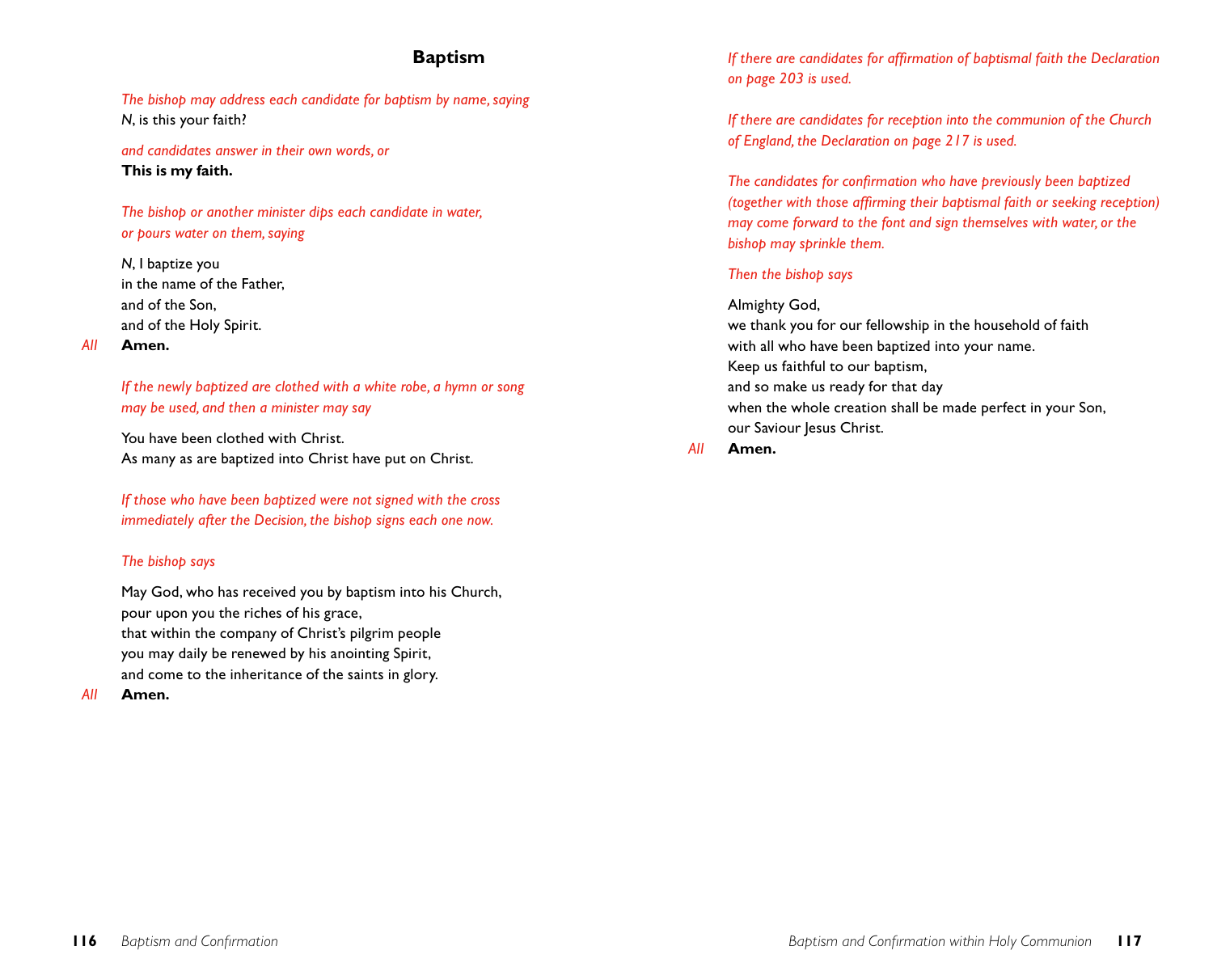# **Confirmation**

*The bishop and candidates gather at the place of confirmation. A hymn, chant or litany may be used.*

*The bishop stands before those who are to be confirmed and says* 

Our help is in the name of the Lord

*All* **who has made heaven and earth.**

Blessed be the name of the Lord

*All* **now and for ever. Amen.**

#### *The bishop extends his hands towards those to be confirmed and says*

Almighty and ever-living God, you have given these your servants new birth in baptism by water and the Spirit, and have forgiven them all their sins. Let your Holy Spirit rest upon them: the Spirit of wisdom and understanding; the Spirit of counsel and inward strength; the Spirit of knowledge and true godliness; and let their delight be in the fear of the Lord.

*All* **Amen.**

#### *The bishop addresses each candidate by name*

*N*, God has called you by name and made you his own.

#### *He then lays his hand on the head of each, saying*

Confirm, O Lord, your servant with your Holy Spirit.

*All* **Amen.**

# **Affirmation of Baptismal Faith and Reception into the Communion of the Church of England**

*If there are candidates for affirmation of baptismal faith, the provision on page 204 is used.*

*If there are candidates for reception into the communion of the Church of England, the provision on page 218 is used.*

*The bishop invites the congregation to pray for all those on whom hands have been laid*

*All* **Defend, O Lord, these your servants with your heavenly grace, that they may continue yours for ever, and daily increase in your Holy Spirit more and more until they come to your everlasting kingdom. Amen.**

## **Commission**

## *The bishop may use this Commission here or at the beginning of the Sending Out.*

Those who are baptized are called to worship and serve God.

Will you continue in the apostles' teaching and fellowship, in the breaking of bread, and in the prayers? **With the help of God, I will.**

Will you persevere in resisting evil, and, whenever you fall into sin, repent and return to the Lord? **With the help of God,I will.**

Will you proclaim by word and example the good news of God in Christ? **With the help of God,I will.**

Will you seek and serve Christ in all people, loving your neighbour as yourself? **With the help of God, I will.**

Will you acknowledge Christ's authority over human society, by prayer for the world and its leaders, by defending the weak, and by seeking peace and justice? **With the help of God, I will.**

May Christ dwell in your hearts through faith, that you may be rooted and grounded in love and bring forth the fruit of the Spirit. **Amen.**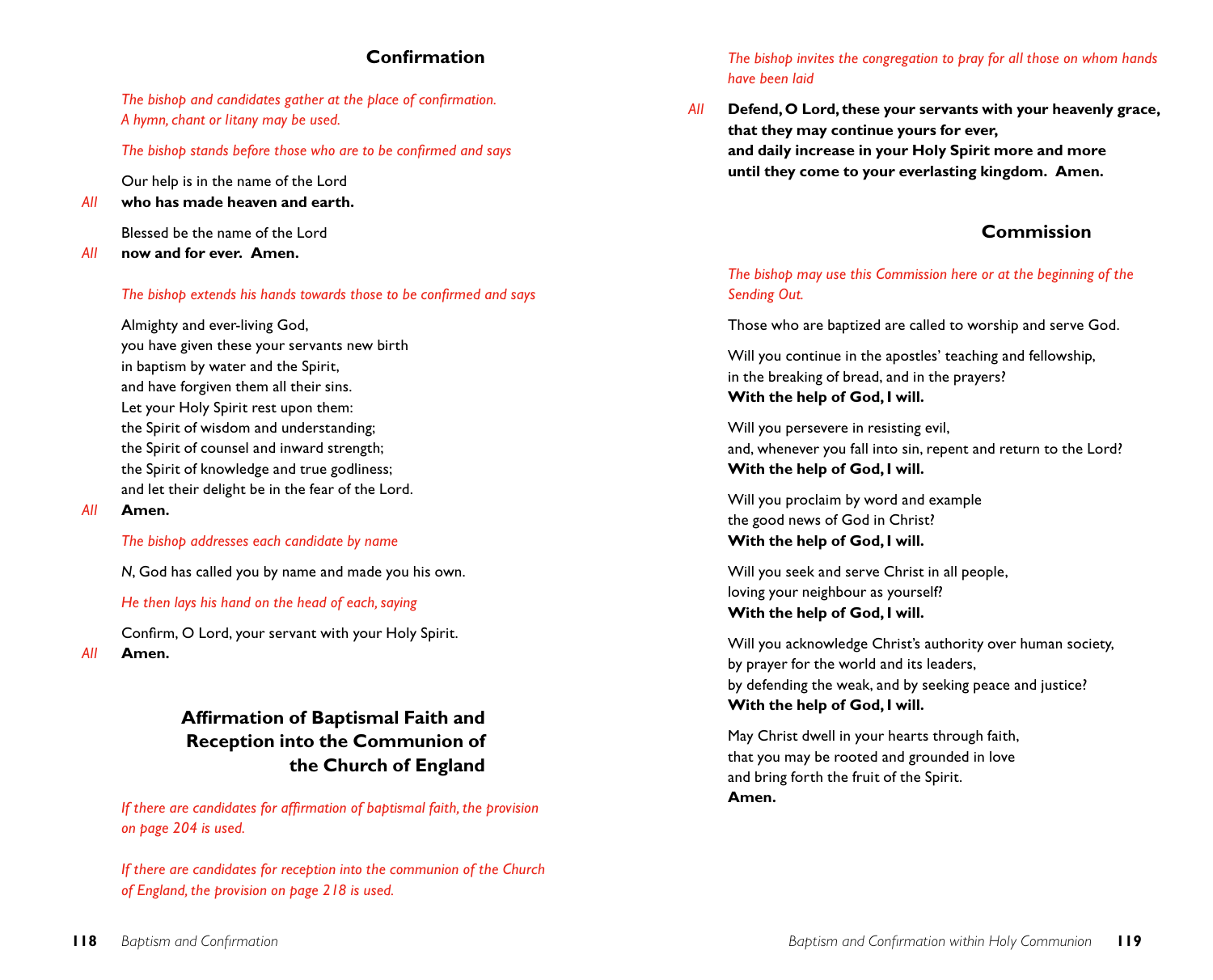# **Prayers of Intercession**

*The Prayers of Intercession may follow. It is appropriate that the newly baptized and confirmed take their part in leading the prayers. The prayers provided in the service of Holy Baptism may be used (see page 74). For seasonal forms and an alternative form, see pages 150–165 and 179.*

*If the Liturgy of the Eucharist does not follow immediately, the Prayers of Intercession may follow the Welcome and Peace (see also pages 126–127).*

## **The Welcome and Peace**

#### *The bishop may address the newly baptized*

There is one Lord, one faith, one baptism: *N and N*, by one Spirit we are all baptized into one body.

*All* **We welcome you in the fellowship of faith; we are children of the same heavenly Father; we welcome you.**

*The congregation may greet the newly baptized.*

*The bishop introduces the Peace in these or other suitable words. (For seasonal Introductions to the Peace, see pages 150–165.)*

God has made us one in Christ. He has set his seal upon us and, as a pledge of what is to come, has given the Spirit to dwell in our hearts.

The peace of the Lord be always with you

*All* **and also with you.**

*A minister may say*  Let us offer one another a sign of peace.

*All may exchange a sign of peace.*

*If the Liturgy of the Eucharist does not follow immediately, the service concludes with suitable prayers (see above), ending with the Lord's Prayer and the Sending Out (pages 122–123).*

# ¶ *The Liturgy of the Eucharist*

*The Order for Celebration of Holy Communion continues with*

**Preparation of the Table**

**Taking of the Bread and Wine**

## **The Eucharistic Prayer**

#### *This short Proper Preface may be used*

And now we give you thanks because by water and the Holy Spirit you have made us a holy people in Jesus Christ our Lord, you raise us to new life in him and renew in us the image of your glory.

**The Lord's Prayer**

## **Breaking of the Bread**

**Giving of Communion**

## **Prayer after Communion**

*The authorized Post Communion of the Day is normally used on Sundays, Principal Feasts, other Principal Holy Days and Festivals. On other occasions a seasonal Post Communion (see pages 150–165), or the following is used*

God of mercy, by whose grace alone we are accepted and equipped for your service: stir up in us the gifts of your Holy Spirit and make us worthy of our calling; that we may bring forth the fruit of the Spirit in love and joy and peace; through Jesus Christ our Lord.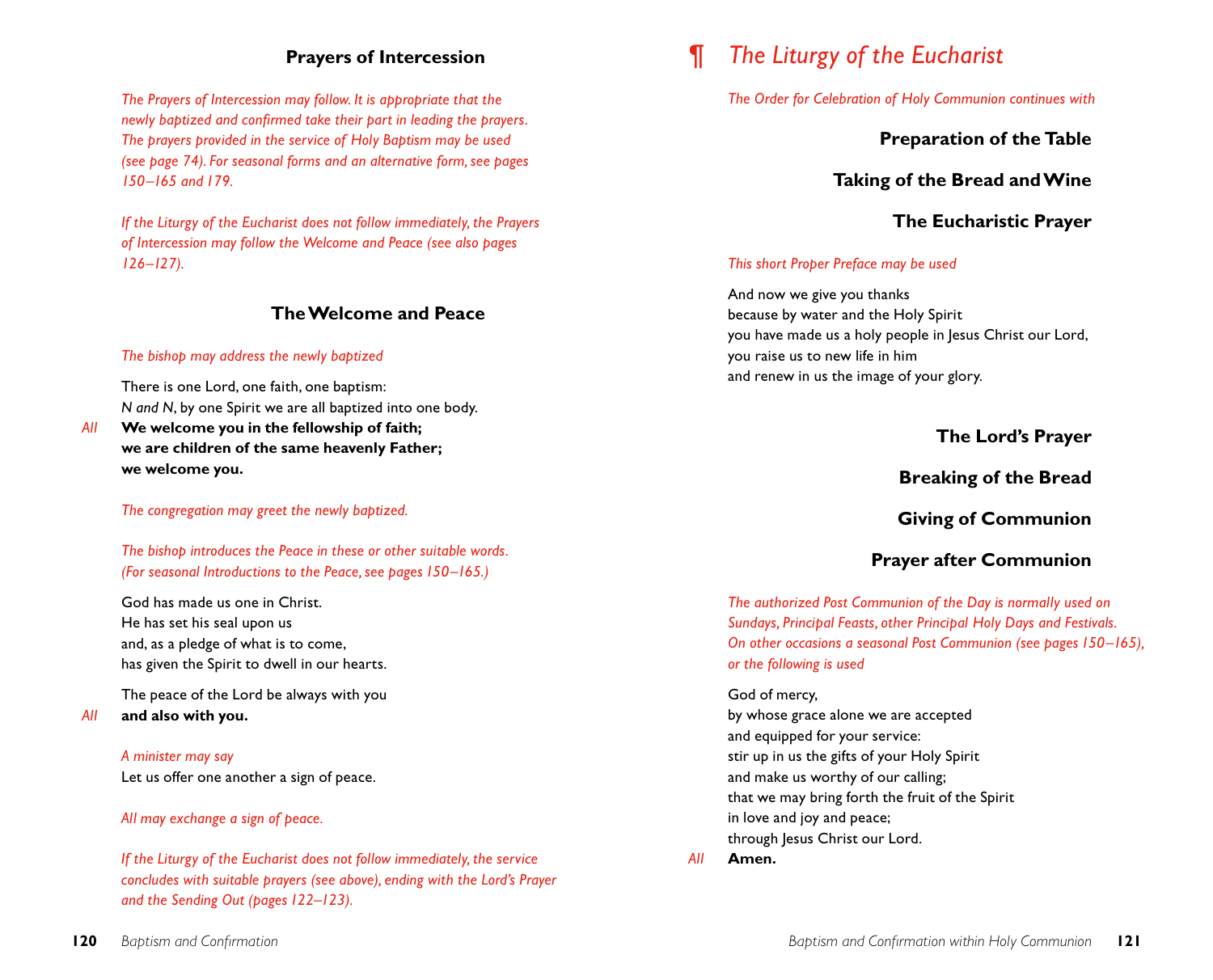# ¶ *The Sending Out*

# **The Dismissal**

*If it has not been used earlier, the bishop may use the Commission (page 119).*

# **The Blessing**

*The bishop may use a seasonal blessing (pages 150–165), or another suitable blessing, or*

The God of all grace,

who called you to his eternal glory in Christ Jesus, establish, strengthen and settle you in the faith; and the blessing of God almighty, the Father, the Son, and the Holy Spirit, be upon you and remain with you always.

*All* **Amen.**

# **Giving of a Lighted Candle**

*A hymn may be sung.*

*The bishop or another person may give each of the newly baptized and confirmed a lighted candle. These may be lit from the candle used at the Decision.*

#### *When all have received a candle, the bishop says*

God has delivered us from the dominion of darkness and has given us a place with the saints in light.

You have received the light of Christ; walk in this light all the days of your life.

### *All* **Shine as a light in the world to the glory of God the Father.**

Go in the light and peace of Christ.

### *All* **Thanks be to God.**

*From Easter Day to Pentecost* Alleluia, alleluia *may be added to both the versicle and the response.*

*The bishop may lead the newly baptized and confirmed through the church.*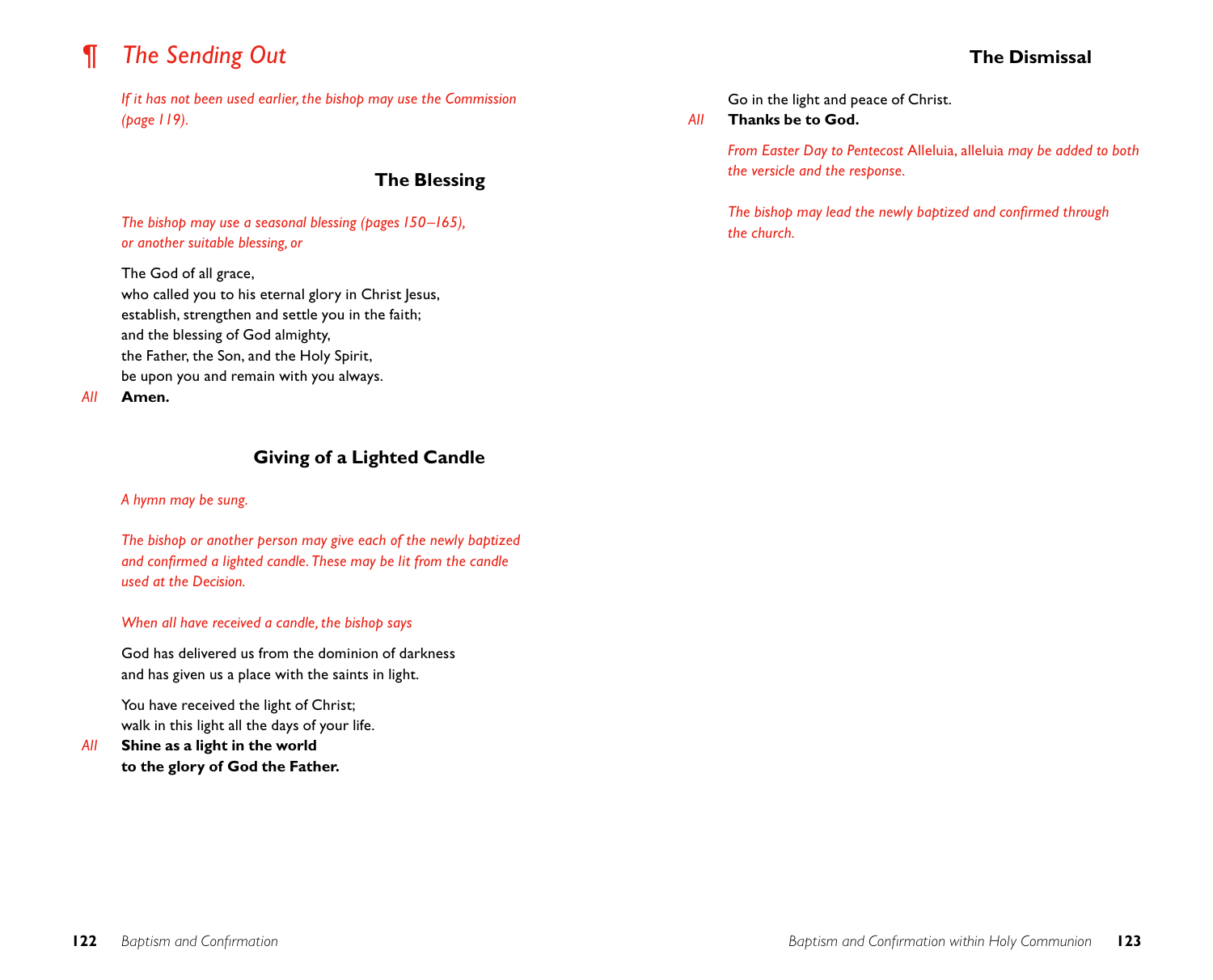# **Confirmation within a Celebration of Holy Communion**

If there are no candidates for Baptism, the following amendments are made to the service:

**The following is omitted from the Presentation of the** Candidates (page 111):

*The bishop asks whose who are candidates for baptism*

Do you wish to be baptized? **I do.**

¶ At the end of the Decision (page 112), the following may be added:

#### *The bishop says*

May God, who has given you the desire to follow Christ, give you also strength to continue in the Way.

- *All* **Amen.**
- **The Signing with the Cross (page 113) is omitted.**
- ¶ On arrival at the font, the bishop may say the following prayer:
	- Let us give thanks to the Lord our God.
- *All* **It is right to give thanks and praise.**

Blessed are you, sovereign God of all, to you be glory and praise for ever. You are our light and our salvation. From the deep waters of death you have raised your Son to life in triumph. Grant that all who have been born anew by water and the Spirit, may daily be renewed in your image, walk by the light of faith, and serve you in newness of life; through your anointed Son, Jesus Christ, to whom with you and the Holy Spirit we lift our voices of praise. Blessed be God, Father, Son and Holy Spirit. *All* **Blessed be God for ever.**

**The following are omitted:** 

Prayer over the Water (page 114) Baptism (page 116) Welcome (page 120)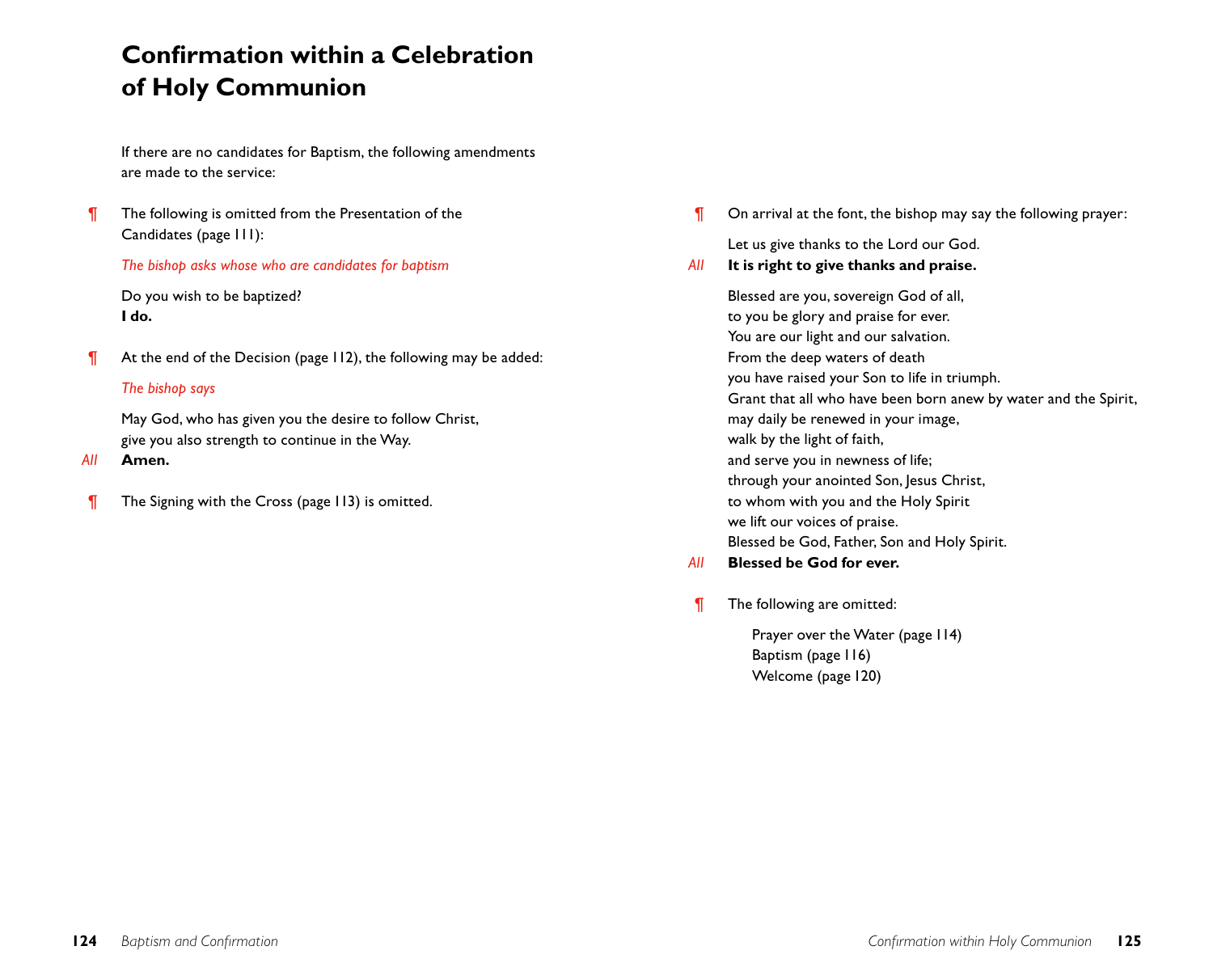# **Baptism and Confirmation apart from a Celebration of Holy Communion**

If the Liturgy of the Eucharist does not follow immediately, the service continues with the Prayers of Intercession (unless they have been used before the Welcome and Peace).

*One or more of the following prayers may be used at the Prayers of Intercession*

#### *(by the bishop)*

Heavenly Father, we pray for *these your servants* upon whom we have now laid our hands after the example of the apostles. Assure *them* by this sign of your favour towards *them*; may your fatherly hand ever be over *them*, your Holy Spirit ever be with *them*; strengthen *them* continually with the Body and Blood of your Son, and so lead *them* in the knowledge and obedience of your word, that *they* may ever hold fast the blessed hope of everlasting life; through Jesus Christ our Lord.

*All* **Amen.**

#### Almighty God,

whose Holy Spirit equips the Church with a rich variety of gifts, grant that we may use them to bear witness to Christ by lives built on faith and love.

Make us ready to live his gospel and eager to do his will, that we may share with all your Church in the joys of eternal life; through Jesus Christ our Lord.

*All* **Amen.**

- *All* **Lord, make us instruments of your peace. Where there is hatred, let us sow love; where there is injury, let there be pardon; where there is discord, union; where there is doubt, faith; where there is despair, hope; where there is darkness, light; where there is sadness, joy; for your mercy and for your truth's sake. Amen.**
- *All* **Thanks be to you, Lord Jesus Christ, for all the benefits that you have won for us, for all the pains and insults you have borne for us. Most merciful redeemer, friend and brother, may we know you more clearly, love you more dearly, and follow you more nearly, day by day. Amen.**
- *All* **Eternal God,**

**you have declared in Christ the completion of your purpose of love. May we live by faith, walk in hope, and be renewed in love, until the world reflects your glory, and you are all in all. Even so; come, Lord Jesus. Amen.**

#### *Then all say the Lord's Prayer (page 94).*

*The service concludes with the Sending Out.*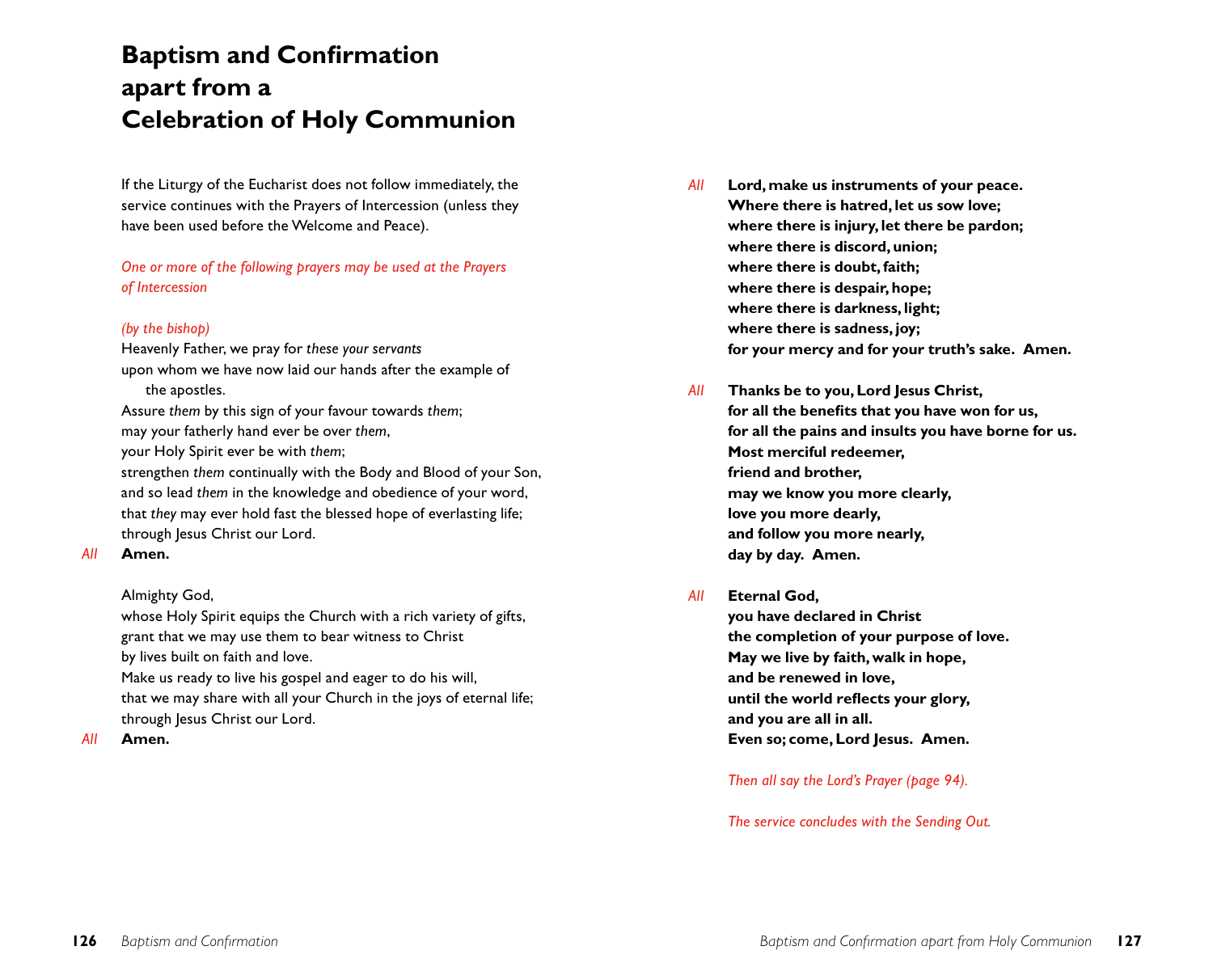# **Notes**

#### **1 Ordering of the service**

The service is presided over by the bishop and the parts reserved to the bishop are indicated. All other parts may be delegated. This may include delegating the administration of the water of baptism to another lawful minister.

When baptism and confirmation are administered within a celebration of Holy Communion, the Notes to the Order for the Celebration of Holy Communion apply equally to this service.

The ordering of the service should take into account the arrangement of the building and its furnishings and the most appropriate way of involving those present. The places where baptism and confirmation are administered should be determined after consultation between the bishop and the parish priest. Nevertheless, wherever possible all candidates should make the profession of baptismal faith (even when there are no candidates for baptism) at the place of baptism, the font.

Provision is made for the baptism of those not able to answer for themselves.When these are children baptized at the same time as their parents, it is fitting that they are baptized immediately after their own parents.When members of a family are baptized at the same time, the questions at the Decision may be answered in the form 'We reject … '

For the ordering of the service when there are no candidates for baptism, see pages 124–125. For baptism and confirmation apart from a celebration of Holy Communion, see pages 126–127.

#### **2 Affirmation of Baptismal Faith**

The provision for Affirmation of Baptismal Faith is intended for those who are already baptized and confirmed and who, after preparation and instruction, come to make a public act of commitment. It is not intended for use when an entire congregation renews its baptismal vows, for which separate provision is made (see pages 193–196).

### **3 Testimony**

If candidates are to give testimony after the Presentation, it is important that this should be appropriate in length and style and not detract from the rest of the service. The bishop may, at his discretion, allow for testimony to be made at an earlier point in the service before the sermon. Testimony may be given in written form.

#### **4 Hymns and silence**

If occasion requires, hymns may be sung and silence may be kept at points other than those which are indicated.

### **5 Collect, readings and other variable texts**

The collects, readings and variable prayers provided in the rite and its appendices are intended for use when the service does not form the usual Sunday service.Where baptism, confirmation, affirmation and reception take place in a usual Sunday service, the Collect and readings for the Sunday should normally be used, especially on Sundays between the First Sunday of Advent and the Presentation of Christ, and between the First Sunday of Lent and Trinity Sunday.

### **6 Use of oil**

Where it has been agreed that oil will be used, pure olive oil, reflecting the practice of athletes preparing for a contest, may be used for the Signing with the Cross. Oil mixed with fragrant spices (traditionally called chrism), expressing the blessings of the messianic era and the richness of the Holy Spirit, may be used to accompany the confirmation and/or affirmation. Use of chrism at the prayer after baptism is not appropriate if confirmation follows immediately. It is appropriate that the oil should have been consecrated by the bishop.

## **7 Signing with the Cross**

At the Signing with the Cross, after the bishop or other minister has made the sign using the words provided, sponsors may also be invited to make the sign of the cross. It is sufficient if the people join in and say their part once only, when all the candidates have been signed.The possibility of signing with the cross at the prayer after baptism is provided for, but if this is done it should be accompanied by the text provided at that part of the service, not the text provided for the Signing with the Cross after the Decision. If signing takes place after the baptism it must follow the administration of water as a separate act.